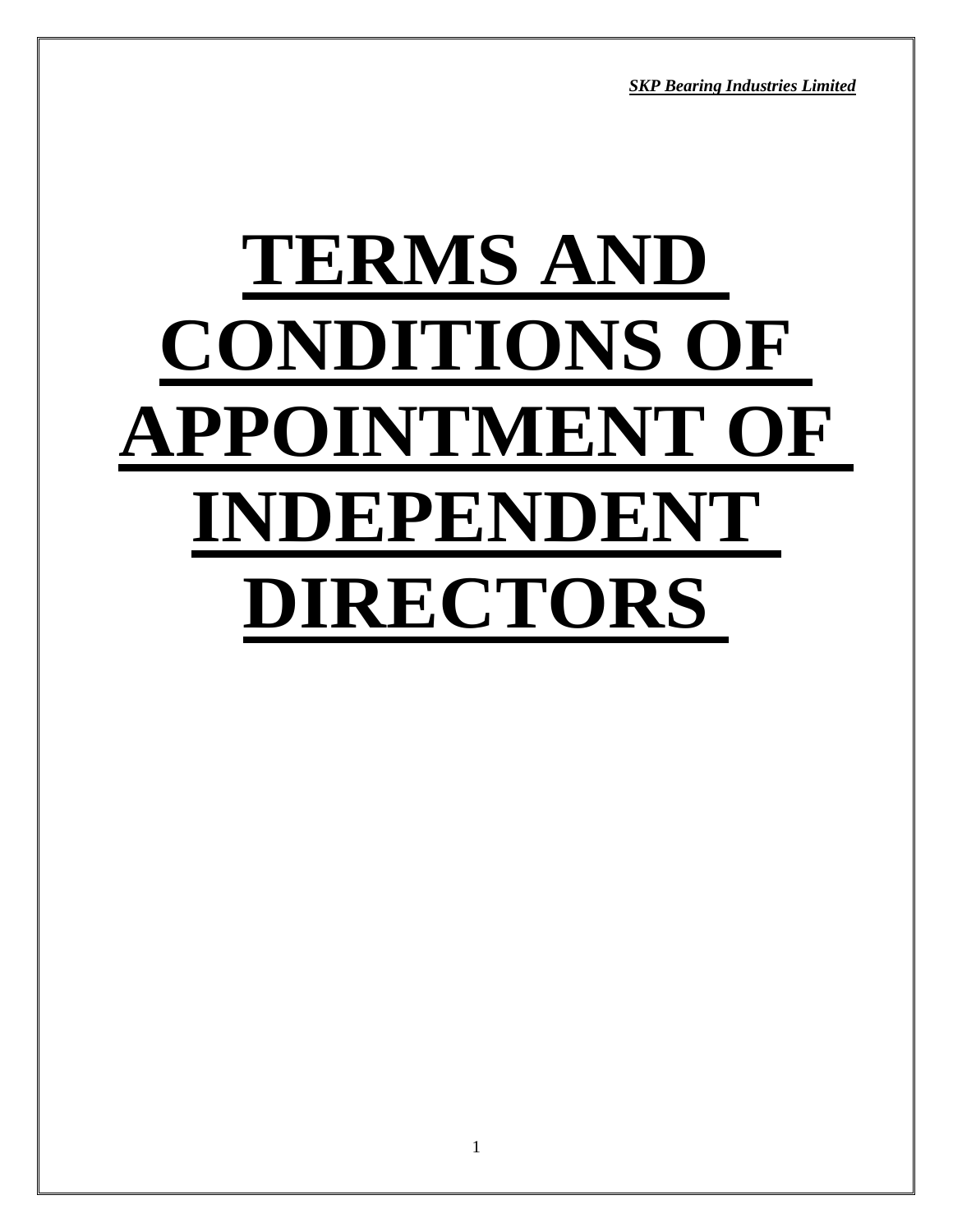# **Introduction:**

The terms and Conditions of the appointment, which shall, in any event be subject to the provisions of the Companies Act, 2013, SEBI (Listing Obligations and Disclosure Requirements) Regulations, 2015 ('Listing Regulations') and the Articles of Association of the Company, are set out below.

The broad terms and conditions of their appointment as Independent Directors are reproduced hereunder:

# **Terms of Appointment**

- 1. The appointment will be for the period mentioned against their respective names ("Term"). The Company may remove Independent Directors prior to completion of the Term subject to compliance of relevant provisions of the Companies Act 2013 and Articles of Association of the Company.
- 2. Appointment process of independent directors shall be independent of the company management, while selecting independent directors the Board shall ensure that there is appropriate balance of skills, experience and knowledge in the Board so as to enable the Board to discharge its functions and duties effectively.
- 3. In compliance with provision Section 149(13) of the Companies Act, 2013, Independent Directors are not liable to retire by rotation.
- 4. Re-appointment at the end of the Term shall be based on the recommendation of the Nomination and Remuneration Committee and subject to the approval of the Board and the shareholders. The reappointment would be considered by the Board based on the outcome of the performance evaluation process and the directors continuing to meet the independence criteria.
- 5. The directors may be requested to be a member / Chairman of any one or more Committees of the Board which may be constituted from time to time.
- 6. The appointment may be terminated in accordance with the provisions of the Articles of Association of the Company or on failure to meet the parameters of independence as defined in Section 149(6) or Listing Regulations or on the occurrence of any event as defined in section 167 of the Companies Act, 2013. Upon termination or upon resignation for any reason, duly intimated to the Company, Independent Directors will not be entitled to any compensation for loss ofoffice.

# **Resignation**

Independent Directors may resign from their position at any time and should they wish to do so, they are requested to serve a reasonable written notice on the Board. In terms of provisions of the Companies Act, 2013, they are required to file a copy of their resignation letter with the Registrar of Companies.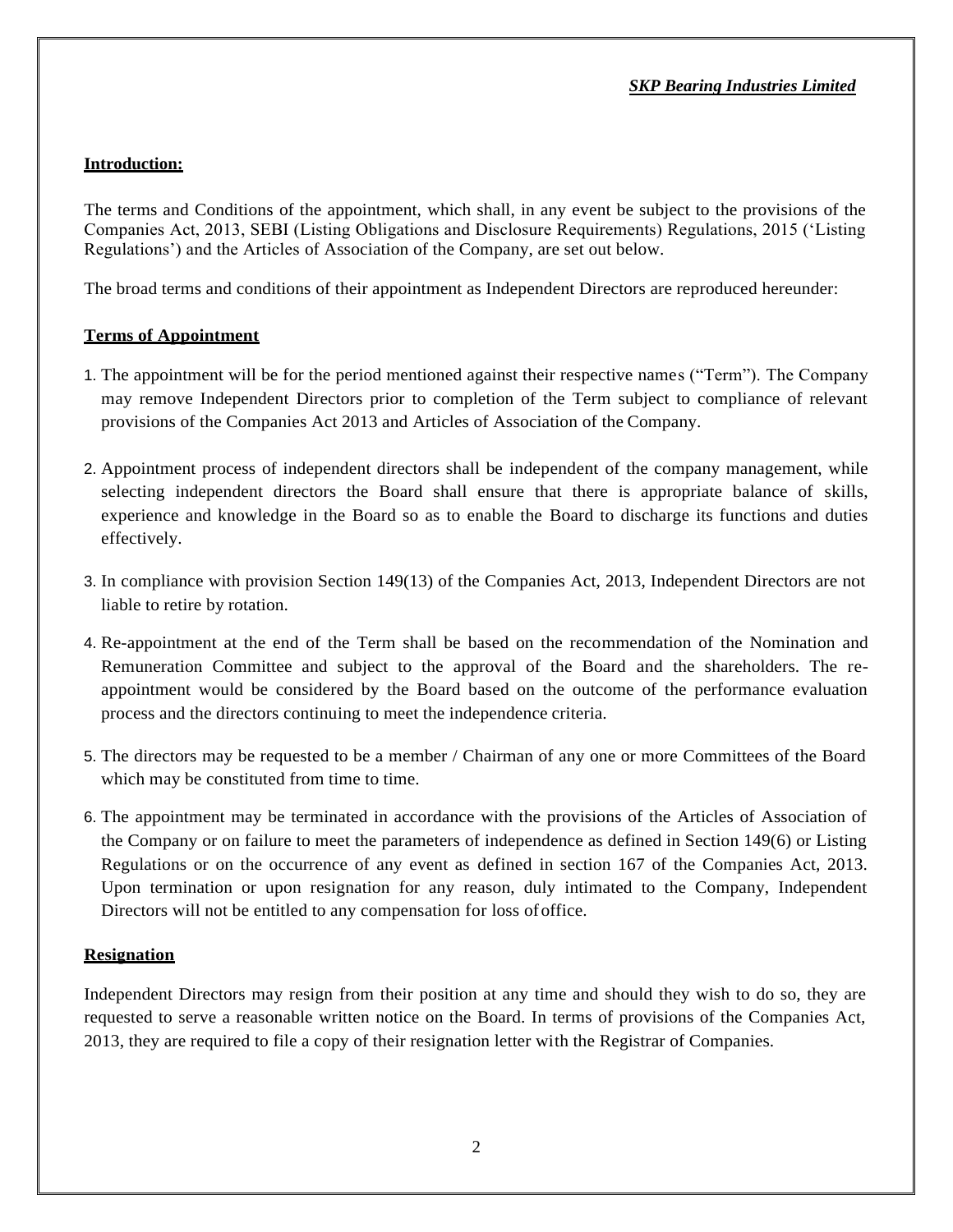### **Time commitment**

Independent Directors agree to devote such time as is prudent and necessary for the proper performance of their role, duties and responsibilities as Independent Director.

### **Role, duties and responsibilities**

As members of the Board, they along with the other Directors will be collectively responsible for meeting the objectives of the Board which include:

- a. Requirements under the Companies Act, 2013 read with Schedule IV to the Companies Act, 2013 to section 149(8) of the Act, and duties of directors as provided in the Act (including Section 166).
- b. "Responsibilities of the board of directors" as outlined in the Listing Regulations,
- c. Accountability under the Director's Responsibility Statement.
- d. They are particularly requested to provide guidance in their area of expertise.

# **Status of Appointment and Remuneration**

Independent Directors will not be employees of the Company and their appointment letter shall not constitute a contract of employment. They will be paid such remuneration by way of sitting fees for meetings of the Board and its Committees as may be decided by the Board. In addition to the sitting fees, commission that may be determined by the Board may also be payable to them. In determining the amount of this commission, the Board, supported by the Nomination and Remuneration Committee, may consider performance of the Company and their performance as evaluated by the Board.

# **Reimbursement of Expenses**

The Company may pay or reimburse to the Director such expenditure, as may have been incurred by them while performing their role as an Independent Director of the Company. This could include reimbursement of expenditure incurred by them for accommodation, travel and any out of pocket expenses for attending Board/ Committee Meetings, General Meetings, Court Convened Meetings, Meetings with Shareholders/Creditors/Management, site visits, induction and training (organized by the Company for Directors) and in obtaining, subject to the expense being reasonable, professional advice from independent advisors in the furtherance of their duties as Independent Directors.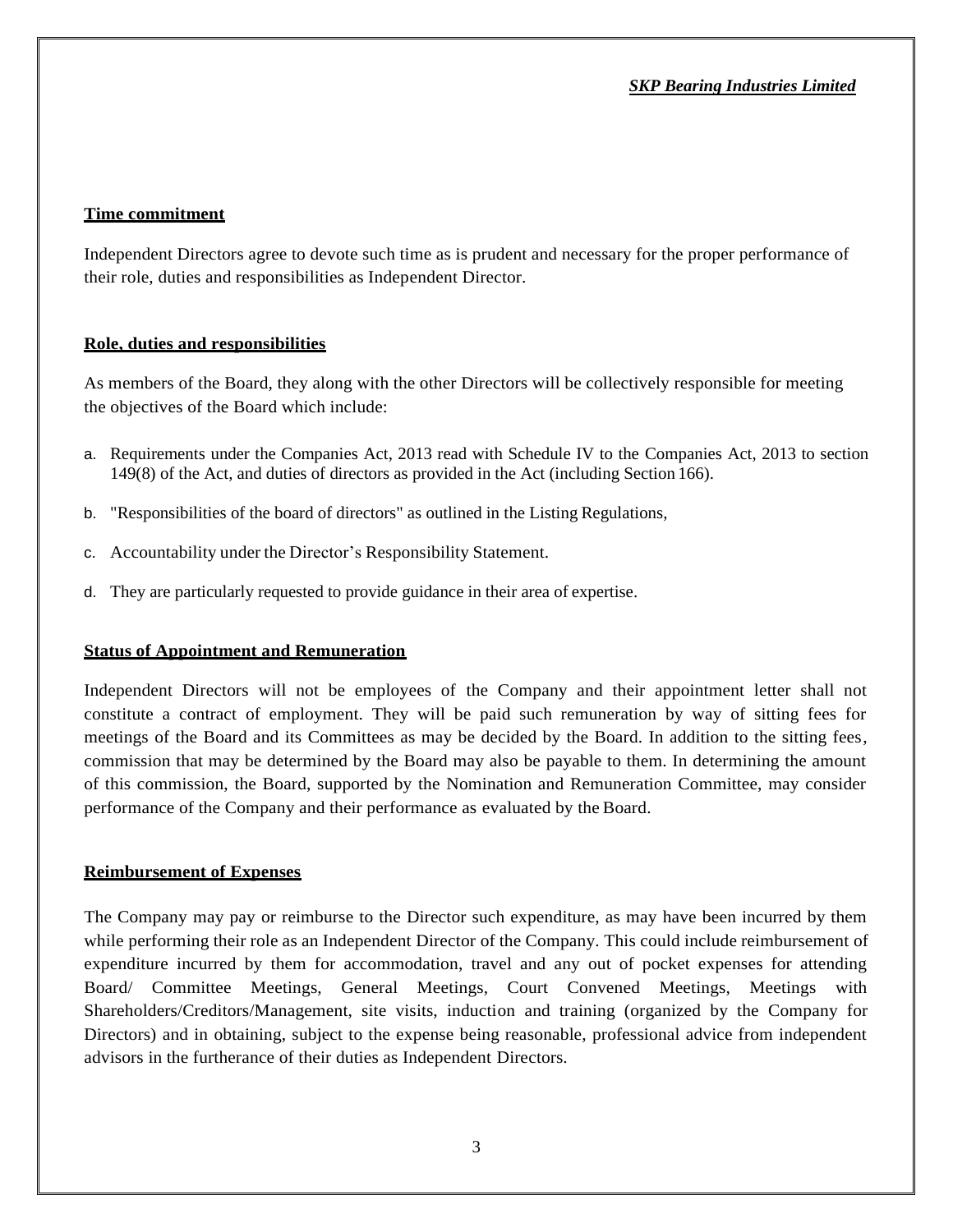# **Independent Professional Advice**

There may be occasions when Independent Directors consider that they need professional advice in furtherance of their duties as Director and it will be appropriate for them to consult independent advisers at the Company's expense. The Company will reimburse full cost of expenditure incurred in accordance with the Company's policy.

# **Training and Development**

The Company may, if required, conduct formal training program for its Independent Directors. The Company may, as may be required, support Directors to continually update their skills and knowledge and improve their familiarity with the company and its business. The Company will fund/arrange for training on all matters which are common to the whole Board.

# **Conflict of Interest**

- 1. It is accepted and acknowledged that Independent Directors may have business interests other than those of the Company. As a condition to appointment, they are required to declare any such directorships, appointments and interests to the Board in writing in the prescribed form at the time of appointment.
- 2. In the event that circumstances seem likely to change and might give rise to a conflict of interest or, when applicable, circumstances that might lead the Board to revise its judgement that they are independent, this should be disclosed to both the Chairman and the Company Secretary.
- 3. They shall not participate in any business activity which might impede the application of their independent judgement in the best interest of the Company.

# **Performance Appraisal / Evaluation Process**

As members of the Board, their performance as well as the performance of the entire Board and its Committees will be evaluated annually. Evaluation of each director shall be done by all the other directors. The evaluation process shall remain confidential and shall be a constructive mechanism to improve the effectiveness of the Board / Committee.

# **Disclosure of other directorships and business interests**

1. During their Term, Independent Directors agree to promptly notify the Company of any change in their directorships, and provide such other disclosures and information as may be required under the applicable laws. They also agree that upon becoming aware of any potential conflict of interest with their position as Independent Directors of the Company, they shall promptly disclose the same to the Chairman and the Company Secretary.